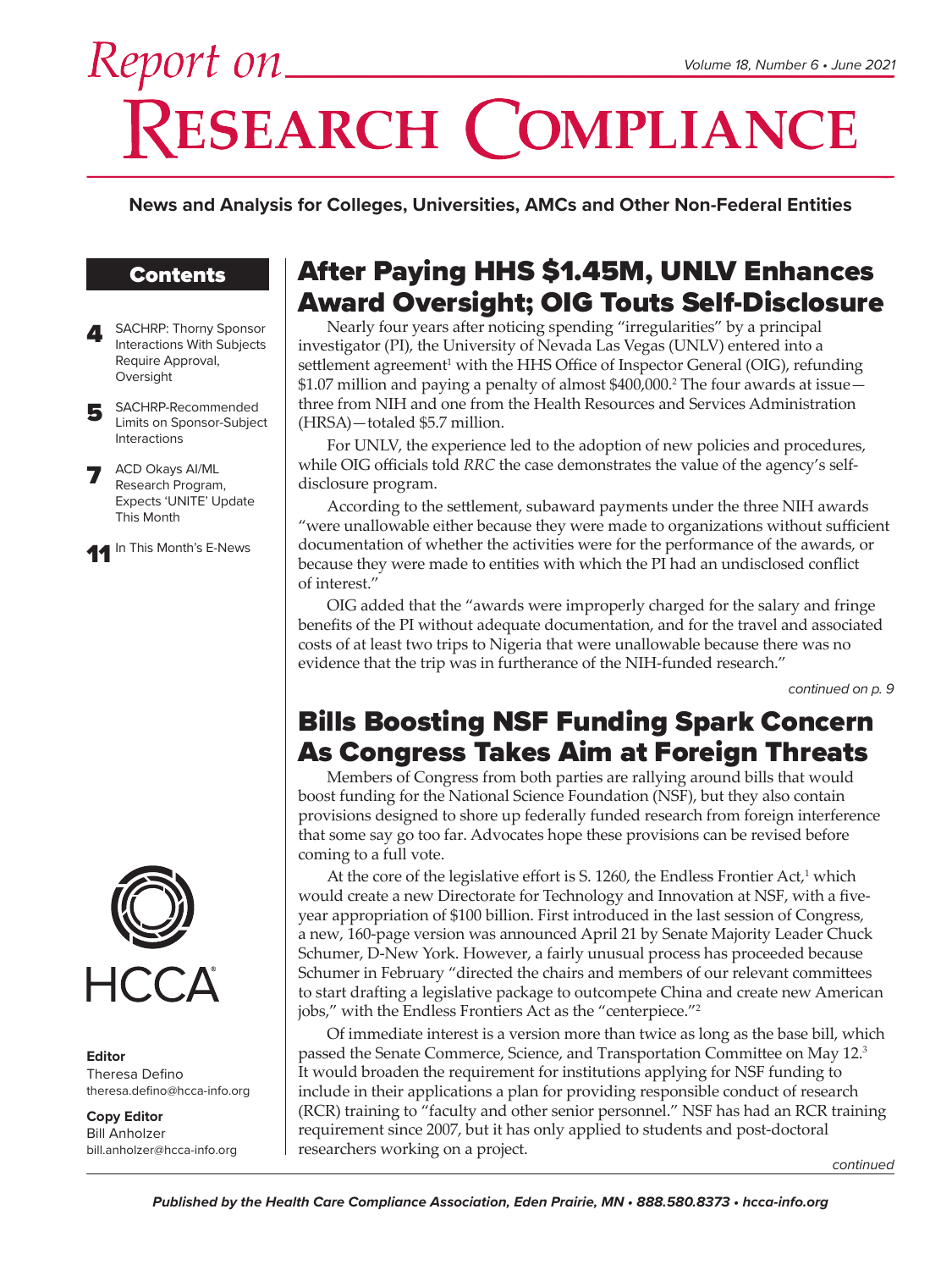Additionally, "training and mentorship" would have to "raise awareness of potential security threats and of Federal export control, disclosure, and reporting requirements."

The bill also calls for NSF to establish a \$5 million Research Security and Policy Office, to be headed by a chief of research security. In March 2020, NSF appointed Rebecca Spyke Keiser to a new position of chief of research security strategy.

#### Nonbanned Talent Programs Face Scrutiny

Although mostly related to NSF, the bill has wider implications across federal agencies. For example, the bill requires the Office of Science and Technology Policy (OSTP), within 180 days of it becoming law, to "publish and widely distribute a uniform set of guidelines for Federal science agencies regarding foreign government talent recruitment programs."

These guidelines would then flow down to agencies for them to use in issuing their own policies on foreign talent programs. OSTP's new guidelines under the bill would "prohibit awards from being made for any proposal in which the principal investigator…or co-principal investigator is participating in a foreign government talent recruitment program" run by China, North Korea, the Russian Federation or Iran, and, "to the extent practicable, require institutions receiving

**Report on Research Compliance** is published 12 times a year by Health Care Compliance Association, 6462 City West Parkway, Eden Prairie, MN 55344. 888.580.8373, hcca-info.org.

Copyright © 2021 by the Society of Corporate Compliance and Ethics & Health Care Compliance Association. All rights reserved. On an occasional basis, it is okay to copy, fax or email an article from *RRC.* Unless you have HCCA's permission, it violates federal law to make copies of, fax or email an entire issue; share your subscriber password; or post newsletter content on any website or network. To obtain permission to transmit, make copies or post stories from *RRC* at no charge, please contact customer service at 888.580.8373 or service@hcca-info.org. Contact Aaron Black at aaron.black@hcca-info. org or 952.567.6219 if you'd like to review our reasonable rates for bulk or site licenses that will permit weekly redistributions of entire issues.

**Report on Research Compliance** is published with the understanding that the publisher is not engaged in rendering legal, accounting or other professional services. If legal advice or other expert assistance is required, the services of a competent professional person should be sought.

Subscriptions to *RRC* include free electronic delivery in addition to the print copy, weekly e-alerts, as well as a searchable database of *RRC* content and archives of past issues at compliancecosmos.org.

To order an annual subscription to **Report on Research Compliance**  (\$405 for HCCA members; \$465 for nonmembers), call 888.580.8373 (major credit cards accepted) or order online at hcca-info.org.

**Subscribers to this newsletter can receive 12 non-live Continuing Education Units (CEUs) per year toward certification by the Compliance Certification Board (CCB)® . Contact CCB at 888.580.8373.**

funding to prohibit awards from being used by any individuals participating in a foreign government talent recruitment program" operated by these four nations.

However, the policies might affect talent recruitment programs not based in China, North Korea, Russia or Iran. If a principal or co-principal investigator applying for funding "discloses membership" in a talent program other than from one of the four, the institution must "ensure, to the maximum extent practicable, that the contract conforms with the Federal science agency's guidance on conflicts of interest, including those contained in relevant contract proposal and award policies and procedures."

Further, institutional officials would be required to send contracts for talent programs from other countries to the awarding agency for review, and the agency may "prohibit funding to the awardee if the obligations in the contract interfere with the capacity for activities receiving support to be carried out, or create duplication with Federally supported activities."

Tobin Smith, vice president for policy at the Association of American Universities, told *RRC* AAU would like to see foreign talent programs other than those from the four named countries be defined "as narrowly as possible," noting that not all "have ill intent."

#### Clearinghouse a 'Positive Step'

One provision AAU supports requires OSTP to contract with a "qualified independent organization" to create a "research security and integrity information sharing analysis organization," or RSI-ISAO, to "serve as a clearinghouse for information to help enable the members and other entities in the research community to understand the context of their research and identify improper or illegal efforts by foreign entities to obtain research results, know how, materials, and intellectual property."

The RSI-ISAO also would:

- ◆ "Develop a set of standard risk assessment frameworks and best practices, relevant to the research community, to assess research security risks in different contexts;
- "Share information concerning security threats and lessons learned from protection and response efforts through forums and other forms of communication;
- "Provide timely reports on research security risks to provide situational awareness tailored to the research and education community;
- "Provide training and support, including through webinars, for relevant faculty and staff employed by institutions of higher education on topics relevant to research security risks and response;

**EDITORIAL ADVISORY BOARD:** *THOMAS A. COGGINS*, University of South Carolina; *MELINDA COTTEN,* The University of Alabama at Birmingham; *SHEILA ROSE GARRITY, JD, MPH, MBA,* The George Washington University; *MADISON GRAY, JD, CRA, CCRP,* Emory University; *GARRY R. SANDERS*, AssistLeadership, LLC; *ALICE A. TANGREDI-HANNON*, Yale University; *DEBORAH K. VETTER*, University of Nebraska Medical Center; *MARIANNE R. WOODS*, Johns Hopkins University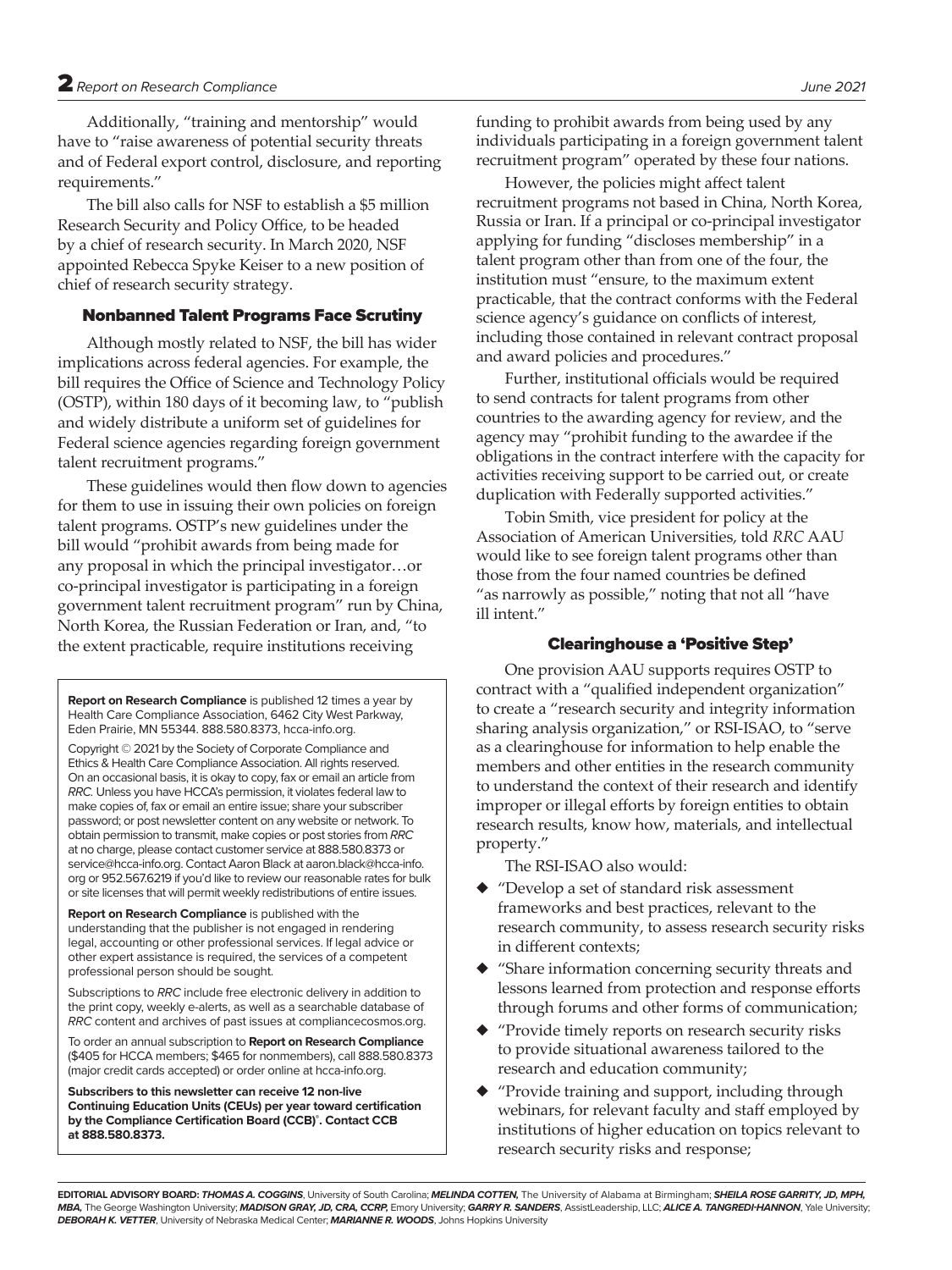- ◆ "Enable standardized information gathering and data compilation, storage, and analysis for compiled incident reports;
- ◆ "Support analysis of patterns of risk and identification of bad actors and enhance the ability of members to prevent and respond to research security risks; and
- ◆ "Take other appropriate steps to enhance research security."

AAU, Smith said, considers the creation of the ISAO "a very positive step forward to help universities as they seek to assess the risks involved in foreign partnerships."

This version is sponsored by Sen. Maria Cantwell, D-Washington, who chairs the commerce committee. After passage, Schumer thanked committee members for "working in a bipartisan fashion," and emphasized he expected the Senate to consider the bill before the end of May.

#### Shift From OSTP to OMB Opposed

A competing bill to the Endless Frontiers Act that may be appended to a final version is S. 1351, the Safeguarding American Innovation Act, which passed the Senate Homeland Security and Government Affairs (HSGA) Committee on May 12.4

S. 1351 was reintroduced from the previous session of Congress, and organizations such as AAU have the same concerns, Smith told *RRC.*

The bill would establish a Federal Research Security Council within the Office of Management and Budget (OMB) to "develop federally funded research and development grant making policy and management guidance to protect the national and economic security interests of the United States."

This would essentially move the functions of the National Science and Technology Council (NSTC), which coordinates science policy throughout the government, along with the council's Joint Committee on the Research Environment (JCORE) functions, from OSTP to OMB. While this could appear to be more of an administrative change, it would broaden OMB's purview and authority into science, research and security policy areas.

JCORE was created in 2019 as the result of the fiscal year 2020 National Defense Authorization Act. "We note that OMB is represented on, and actively participates in the existing JCORE Research Security Subcommittee," officials from AAU, the Association of American Medical Colleges, the Association of Public and Land-grant Universities, and the American Council on Education wrote in a July letter to HSGA committee leaders.5

"We believe OSTP and the NSTC remain the appropriate bodies for these complicated issues," and the proposed change could give "OMB excessive authority to set and 'implement' policy on an unlimited range of security issues, depriving universities and other organizations the normal remedies for informing and, when necessary, challenging federal policies," they said.

#### Proposed Visa Changes a Worry

The organizations also expressed concerns about changes to visa programs contained in section 5, which the groups said last year give "the U.S. Department of State unfettered authority to define the rules and could potentially bar foreign student and scholar visa applicants simply because of their nationality and/or chosen course of study." They asked that the bill "more clearly delineate the specific parameters by which the State Department can choose to deny visas to foreign visitors and should not undo longstanding federal policies on fundamental research."

Additionally, proposed changes to reporting requirements for foreign gifts and contracts under Section 117 of the Higher Education Act are likely to "add excessive burdens and limited benefits"; in particular, the reporting threshold would be reduced from \$250,000 to \$50,000.

In an announcement praising committee passage, Sens. Tom Carper, D-Delaware, and Rob Portman, R-Ohio, said the bill would punish "individuals who intentionally fail to disclose foreign support on federal grant applications, with penalties ranging from fines and imprisonment for not more than five years or both and a five-year prohibition on receiving a federal grant."<sup>6</sup>

According to the sponsors, other provisions include "mandating a standardized U.S. government grant process" by authorizing OMB "to work with federal grant-making agencies to standardize the grant application process; share information about grantees; and create a U.S. government-wide database of federal grantees."

#### Strategic Competition Act Also a Concern

Another bill gaining attention is S. 1169, the Strategic Competition Act, which also contains new requirements related to gifts from foreign sources.<sup>7</sup> The bill passed the Senate Foreign Relations Committee on April 21 with a provision intact that AAU and the other organizations had sought to change.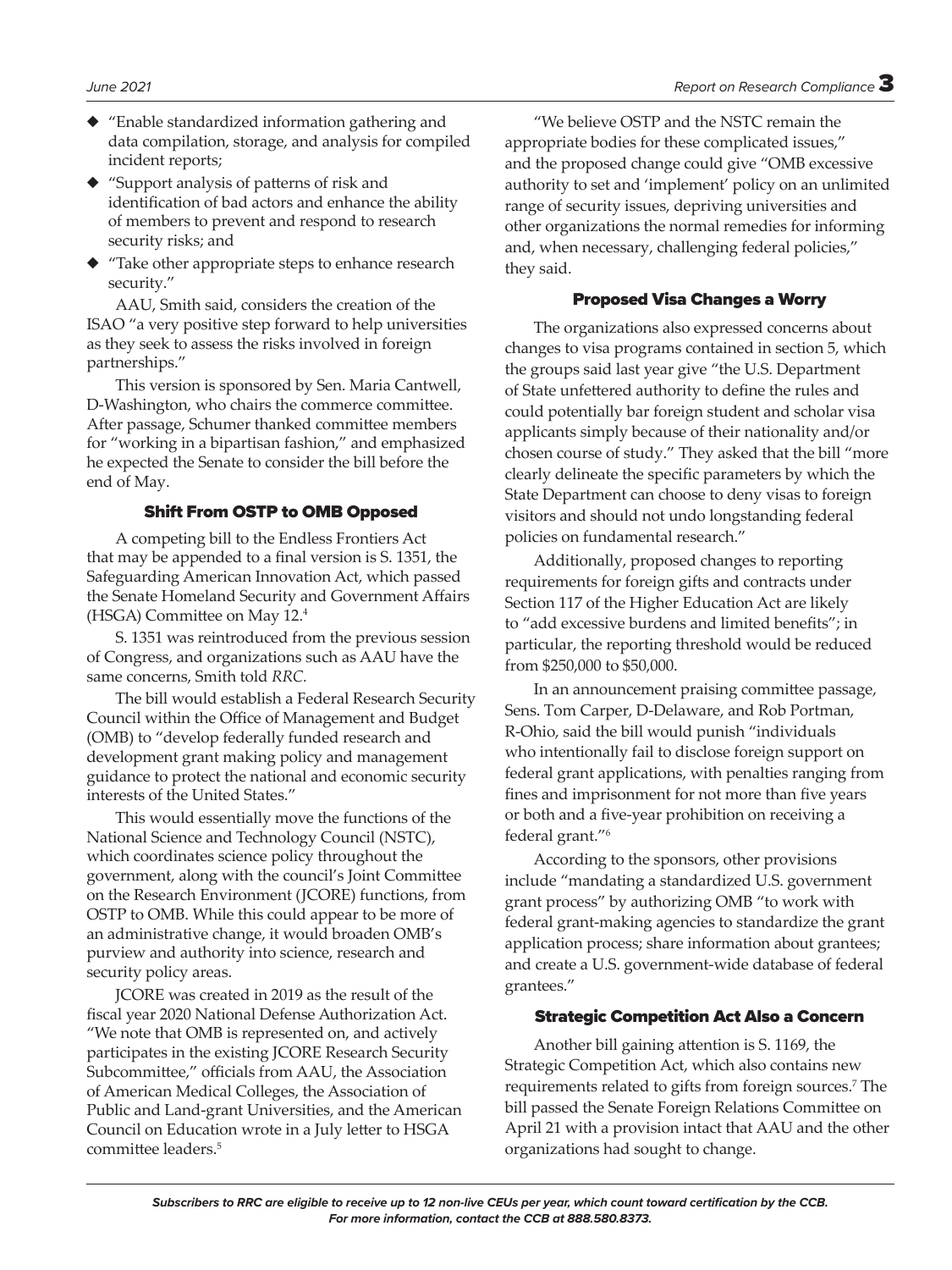Section 138 of the bill would "expand the scope of the current Committee on Foreign Investment in the United States (CFIUS) reviews to include certain gifts and contracts between universities in the United States and foreign entities and individuals," as AAU described on its website.<sup>8</sup>

This section "would only make it harder for our institutions to carry out important and groundbreaking research," the groups wrote in an April 20 letter to House committee leaders.<sup>9</sup> "The proposed expansion of CFIUS's role would damage U.S. research and our economic competitiveness," and Section 138 "is a sweeping provision that would require expensive and time-consuming reviews of a wide range of university gifts and contracts against unknown and ill-defined criteria by an agency not designed or equipped to carry out this task."

AAU's Smith said organizations are "engaging" with Senate staff to see if changes can be made. "We are still greatly concerned and do not feel CFIUS is the right vehicle to address the concerns they are trying to address. It was intended for a different purpose," he said.

The House has its own set of bills on NSF funding and research security, but advocacy groups believe the Endless Frontiers Act currently has more momentum.  $\diamond$ 

#### **Endnotes**

- 1. Endless Frontier Act, S. 1260, 117 Cong. (2021), https://bit.ly/3oowg0z.
- 2. Senate Democrats, "TRANSCRIPT: Schumer Directs Senate Committees To Craft Legislation To Strengthen U.S. Semiconductor Industry, To Protect American Jobs And Outcompete China," news release, February 23, 2021, https://bit.ly/3w5cJoz.
- 3. Endless Frontier Act, S. 1260, 117 Cong. (2021), as reported by U.S. Senate Committee on Commerce, Science and Transportation, May 12, 2021, https://bit.ly/3fjFRld.
- 4. Safeguarding American Innovation Act, S. 1351, 117 Cong. (2021), https://bit.ly/3ofmXQD.
- 5. Mary Sue Coleman, Peter McPherson, David J. Skorton, and Ted Mitchell, letter to Ron Johnson and Gary Peters, July 20, 2020, https://bit.ly/3hnJXLO.
- 6. Homeland Security and Government Affairs, "Portman, Carper, Rubio Applaud Committee Passage of Bipartisan Safeguarding American Innovation Act to Stop Theft of U.S. Research & Intellectual Property by Global Competitors," news release, May 12, 2021, https://bit.ly/2RnkG9M.
- 7. Strategic Competition Act, S. 1169, 117 Cong. (2021), https://bit.ly/3brNCnW.
- 8. Association of American Universities, *AAU Weekly Wrap-up*, April 23, 2021, https://bit.ly/33RaIQI.
- 9. Barbara R. Snyder, Peter McPherson, Ted Mitchell, and David J. Skorton, letter to Bob Menendez and James E. Risch, April 20, 2021, https://bit.ly/33Halbh.

# SACHRP: Thorny Sponsor Interactions With Subjects Require Approval, Oversight

Under the leadership of new chair Douglas Diekema, M.D., the Secretary's Advisory Committee on Human Research Protections (SACHRP) has forwarded its first recommendations of 2021 to new HHS Secretary Xavier Becerra. These address the need for institutional review boards (IRBs) and institutions to play a greater role in overseeing—and perhaps halting—certain activities by study sponsors that involve research subjects.<sup>1</sup>

Additionally, members weighed in on IRBs' authority to restrict data that result from research that in some way violates the HHS Common Rule or Food and Drug Administration (FDA) requirements (these recommendations will be addressed in a subsequent issue of *RRC*).2

The sponsor recommendations were drafted by SACHRP's Harmonization Subcommittee, led by Mark Barnes, partner with Ropes & Gray LLP, and David Forster, chief compliance officer for WIRB-Copernicus Group. SACHRP approved the recommendations at its March 23-24 meeting,<sup>3</sup> and they were recently posted to the website of the Office for Human Research Protections (OHRP).

The past several years have seen "an increasing relationship in both intensity and frequency between sponsors of research on the one hand and the research subjects and research subject families and disease advocacy groups on the other," Barnes explained at the meeting, "and this has led to a number of questions about…what is the appropriate role of a sponsor, either an industry sponsor or academic medical sponsor, in the course of interventional clinical research with living, breathing subjects."

The purposes of the recommendations are to "assess what the current problems are now that our researchers, IRBs and subjects and others have run into…and identify some of the issues that have arisen, but also to look at articulating some principles that we hope ultimately could find their way into guidance documents either at the FDA, at OHRP [or] at other agencies that fund and sponsor clinical research," he added.

According to descriptions of such instances included in the recommendations, which Barnes said are based on "sanitized, real-life examples," subjects enrolled in ongoing gene therapy studies who have shown improvement have been asked to publicly discuss their experiences in interviews "for philanthropic, fund-raising" purposes "and to entice others to be screened for the study."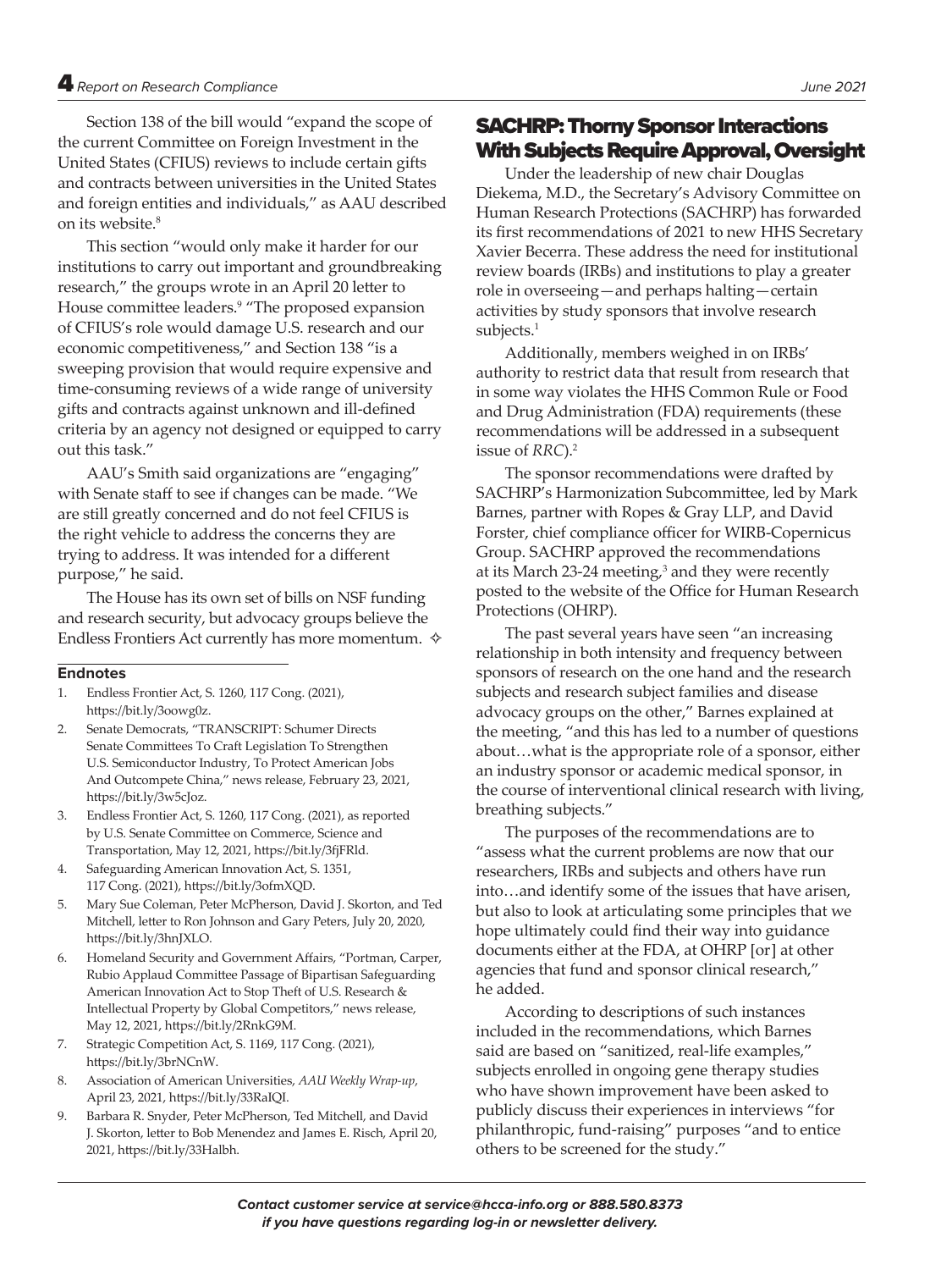#### Close Ties Raise Concerns

"Another example which we see a lot of these days is industry sponsors securing the services of third-party vendors who in turn provide recruitment services," said Barnes. Such organizations may either have their own databases of unknown origin or may "comb" pharmacy or other medical records for potential enrollees.

These individuals "would be either approached by their treating physicians, the investigator, and in some plans, the third-party vendor might approach these individuals themselves under the waiver of authorization or under a business associate agreement," said Barnes, who called such situations "not rare."

The problems are more pronounced when studies are for rare pediatric diseases and involve investigators and physicians who may have formed friendships and otherwise have "such strong relationship[s] with patient advocacy groups that they give notice to the

advocacy groups and the families in an advocacy group about the opening of a study," Barnes said.

"The line between advising or giving information to a disease advocacy group versus becoming an advocate for people affiliated with the advocacy group to get first priority for Phase 1 or Phase 2 trials can itself be problematic," he added.

The complexities and possible conflicts are not just confined to industry or commercial sponsors, nor to their third-party vendors that help with recruitment and other activities, but also to academic medical centers and other institutional sponsors who may be supporting investigator-initiated or "homegrown" studies, Barnes noted.

One subcommittee member, who Barnes said he did not want to identify, told him the document "sets forth the most problematic areas of my professional life for the last few years in terms of trying to advise investigators what to do and our contracting office how *continued on p. 6*

# SACHRP-Recommended Limits on Sponsor-Subject Interactions

At its first meeting of the year, the HHS Secretary's Advisory Committee on Human Research Protections forwarded two sets of recommendations to the agency (see related story,  $p. 4$ ).<sup>1</sup> One addresses the increasingly nettlesome interactions between study sponsors and research subjects and the rise of third-party vendors, outlining a role for institutional review boards (IRBs) in establishing a framework for such interactions and for vendor activities.<sup>2</sup>

Noting that there are other "applicable standards and regulations," including from the Food and Drug Administration, the following are among the principles committee members said "should be respected in sponsor, investigator and site interactions with subjects:"

◆ "Sponsor or third-party vendor involvement in recruitment activities should not place sponsor or vendor staff in the role of final determination of trial eligibility. These personnel may share and discuss study eligibility information and answer questions from prospective subjects regarding eligibility criteria. With appropriate consents and authorization, these personnel may also collect relevant clinical information relating to prospective subjects, in order to share that information with site investigators, but should avoid acting in the role of the clinicianinvestigator who ultimately must make eligibility determinations based on their assessments of

patients, their medical conditions and their verified medical records.

- ◆ "Sponsor or vendor interactions with subjects during the course of studies (for example, continued assistance with lodging and transportation) should respect professional and ethical boundaries, and should avoid personal involvement that could bias study results or give subjects and their families misimpressions of the sponsor's obligations. Sponsors should seek to avoid that in the course of their trial support activities, sponsor personnel (or a vendor's personnel) develop relationships with subjects and their families that exceed the sponsor support activities pre-approved by the IRB and pre-cleared with the investigator.
- "All sponsor and sponsor's vendors' interactions with subjects or prospective subjects must be planned and executed to respect applicable privacy obligations of sponsors and vendors, as well as the privacy obligations of patients' and subjects' health care providers and of research sites and investigators. As a baseline sponsor obligation in these interactions, prospective subjects should be informed of how their personal information will be used and disclosed by the sponsor and/or the sponsor's vendor performing recruitment services.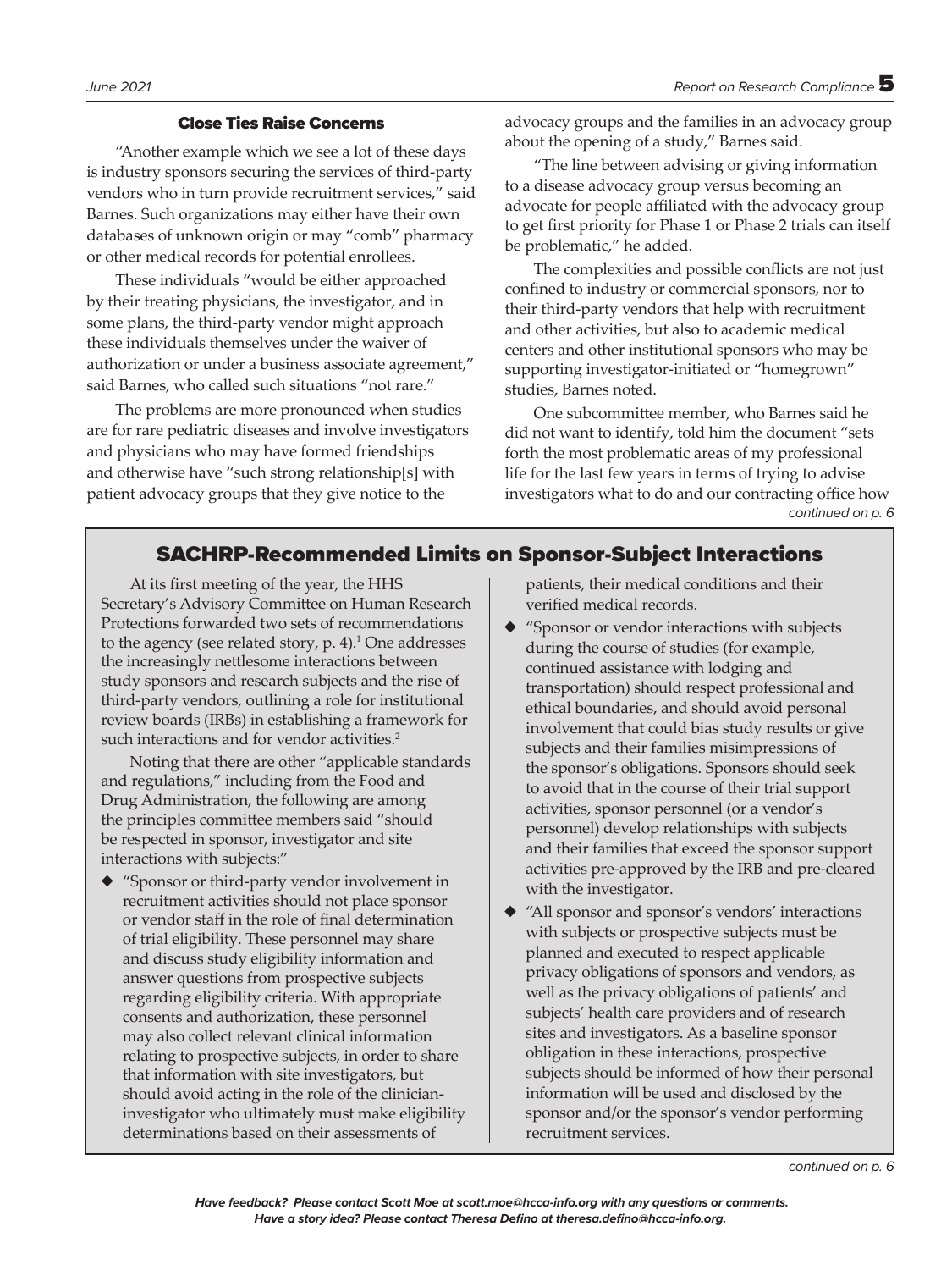#### *continued from p. 5*

- ◆ "When, in investigator-initiated studies, the sponsor is effectively the AMC [academic medical center] or university employer of the investigator, the AMC or university should approach these issues with a respect for institutional and investigators' responsibilities and duties regarding respect for and protection of human research participants and the integrity of the research process; these responsibilities and duties may be distinct from other institutional interests. For example, it would appear to be over-reaching for an AMC or university to pressure its investigator to persuade unwilling or hesitant subjects to undergo publicity interviews, or even to expect investigators in ongoing trials to become deeply involved in crafting positive trial-specific publicity messaging meant to enhance institutional profile.
- ◆ "Sponsors planning contact and/or interactions with enrolled subjects during the course of a study must be transparent about such plans with investigators and with any cognizant IRB or ethics committees. In addition, sponsors should not contact or interact with subjects without the pre-approval of relevant activities by the site investigator and IRB/ethics committee," although there may be some exceptions.
- ◆ "Sponsors interacting with subjects during trials (as well as research institutions and investigators interacting with subjects for reasons other than

#### *continued from p. 5*

to deal with sponsors who want to undertake these kinds of activities," he said.

Barnes noted that, to date, "there really is a lack of guidance in this area."

IRBs and others needing assistance have only a 25-year-old document from FDA that addresses that an investigation plan for a specific recruitment would have to be reviewed by an IRB and another related to the taping of an investigator demonstrating a test device during surgery with a subject in a trial.

#### Coercion, HIPAA Addressed

In sum, the new recommendations call for "transparency with the IRBs, investigators and subjects," as well as "a commitment to non-coercion," "careful analysis of the potentially coercive elements and the potential…unconscious influence on data collection that occurs when…subjects are approached regular medical care or fulfillment of trial protocol requirements) should do so in ways that are least intrusive to subjects and should be respectful of any reluctance of subjects or their families to engage in such interactions. In approaching subjects (which should be done through the site investigator initially), sponsors and investigators must be mindful of the possible perception of subjects and families that they may have little meaningful choice but to cooperate in these 'extra' requests, and should calibrate approaches accordingly.

◆ "Sponsor and investigator/site requests to subjects and families to engage in media and public relations activities should be confined to the period after the subject has completed his or [her] trial participation. Optimally, such requests and activities would occur after the site has completed study visits for *all* enrolled subjects," and interviews/testimonials "should accurately portray clinical studies as use of unproven, though promising, experimental agents or procedures."

#### **Endnotes**

in a middle of a trial, still participating in a trial," Barnes said.

"There needs to be IRB review and approval of these kinds of approaches and of interventions with subjects and their families," he added. The document lays out a series of principles to guide such activities (see related story, p. 5)4 and also addresses HIPAA considerations for the use of third-party vendors.

A business associate agreement "between a health care provider and third-party vendor has very defined protections for subjects and sets forth in great detail the duties and obligations for the third-party vendor [about] potentially contacting patients," said Barnes. "A waiver authorization is only a waiver and is only as good as the way in which the recruitment process, the record review process is designed and the contractual obligations between the third-party vendor and the sponsor paying for the third-party vendor services."

<sup>1.</sup> Theresa Defino, "SACHRP: Thorny Sponsor Interactions With Subjects Require Approval, Oversight," *Report on Research Compliance* 18, no. 6 (June 2021).

<sup>2.</sup> "Attachment B - New Challenges in Interactions among Sponsors, Clinical Trial Sites, and Study Subjects," HHS Office for Human Research Protections, last reviewed May 4, 2021, https://bit.ly/3txzQ9v.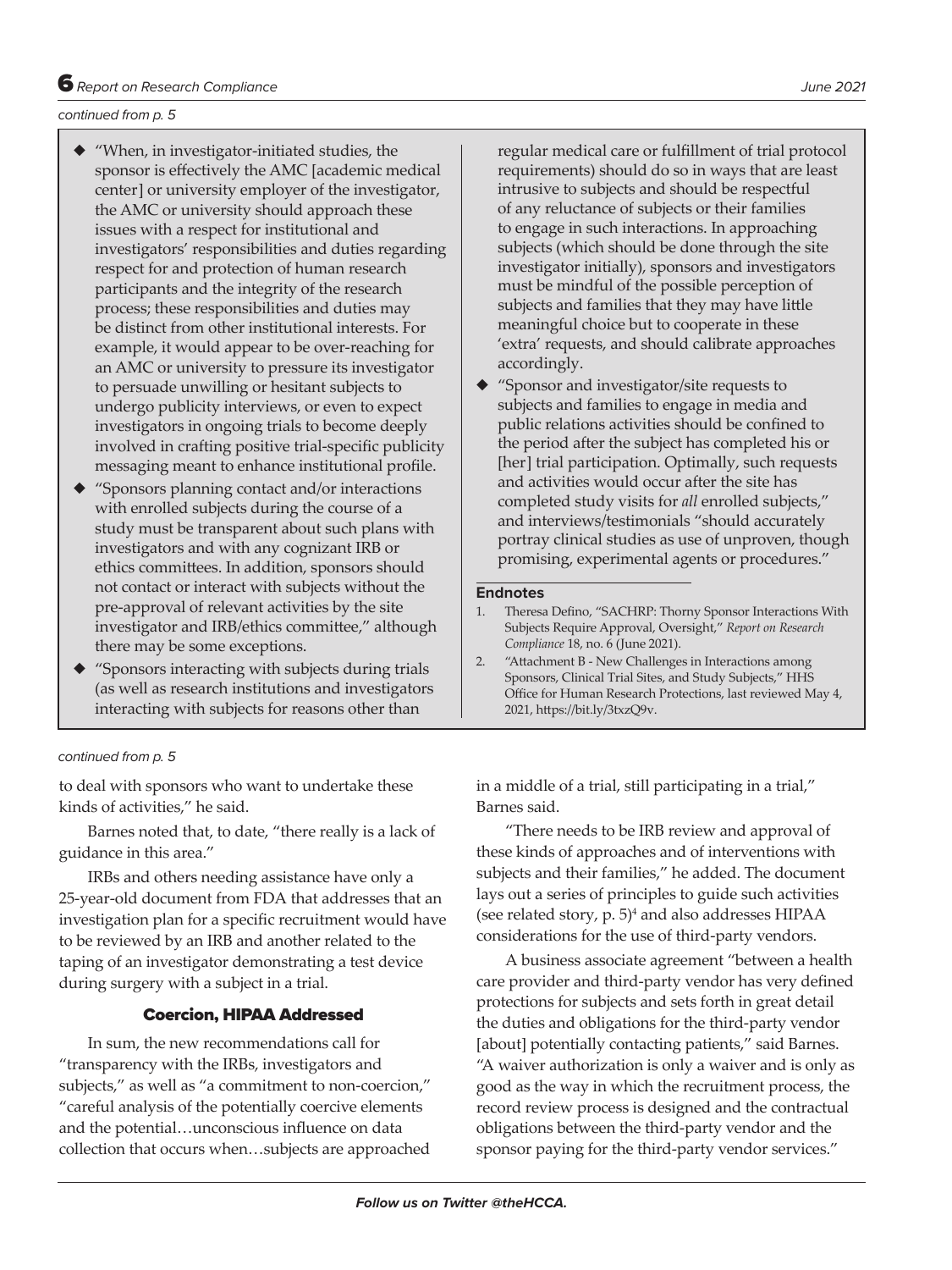New SACHRP member Kevin Weinfurt, vice chair for research in the Department of Health Sciences at Duke University School of Medicine, called the sponsor recommendations "terrific," and praised their "level of detail" and comprehensiveness.

Saying he "really appreciated this document," Weinfurt said the recommendations are "timely because more and more companies…especially in the rare disease space…are being encouraged to be in closer contact with the patients."

#### Work Continues on 'Justice' Document

Members also discussed, but did not vote on, draft recommendations on the importance of justice as an ethical concept in research, a document being spearheaded by Stephen Rosenfeld, M.D., former SACHRP chair. At the start of the 90-minute discussion, Diekema said his goal was for the document to win approval, as the meeting marked the third time SACHRP had considered the recommendations.

Among those raising objections was Consuelo Wilkins, M.D., vice president for health equity at Vanderbilt University Medical Center, and professor of medicine at Vanderbilt University School of Medicine, who said that "any document that is talking about justice as it relates to racial injustice that doesn't talk about racism is invalid."

Said Diekema: "I think our plan at the next SACHRP meeting should be to present this document, discuss it and then vote on it. And we'll just see where committee members stand based on a vote. I don't think we are going to make everybody perfectly happy with this document, so I think at some point we'll just have to see if it is good enough."

He told members to contact Rosenfeld directly with "specific comments…so that we're not doing microedits the next time around." Rosenfeld noted that the document was now on its 10th revision.

It was not clear from member comments whether there will be enough consensus to approve the recommendations when another draft is presented.

Diekema became chair in early January following his appointment to SACHRP in July. A professor in the Department of Pediatrics and an adjunct professor in the departments of Bioethics & Humanities and Emergency Medicine at the University of Washington School of Medicine, the March meeting was Diekema's first as chair. The meeting also marked the last for Leslie Wolf, director of Georgia State University's Center for Law, Health & Society, whose term began in December 2016.

SACHRP's next meeting is scheduled for July 21-22.  $\diamond$ 

#### **Endnotes**

- 1. "Attachment B New Challenges in Interactions among Sponsors, Clinical Trial Sites, and Study Subjects," HHS Office for Human Research Protections, last reviewed May 4, 2021, https://bit.ly/3txzQ9v.
- 2. "Attachment A IRB Authority Use of Data Collected and Developed," HHS Office for Human Research Protections, last reviewed May 4, 2021, https://bit.ly/3y7xHou.
- 3. "March 23-24, 2021 SACHRP Meeting," virtual meeting, accessed May 17, 2021, https://bit.ly/33CMjhR.
- 4. Theresa Defino, "SACHRP-Recommended Limits on Sponsor-Subject Interactions," *Report on Research Compliance* 18, no. 6 (June 2021).

# ACD Okays AI/ML Research Program, Expects 'UNITE' Update This Month

During a quick meeting<sup>1</sup>—its second special session so far this year—the NIH Advisory Committee to the Director (ACD) gave unanimous approval to a "bold" \$50 million program to fund a consortium to conduct research involving electronic health records (EHRs) using artificial intelligence (AI) and machine learning (ML). The goal is to seek ways to reduce health disparities. ACD members also got a preview of the agenda for the regularly scheduled meeting to be held this month.

Typically the ACD, the highest-ranking external panel advising NIH Director Francis Collins, meets twice yearly—in June and December. A May 6 meeting was called especially for the purpose of approving the consortium. Because Congress specified that funds for what NIH is jointly calling AI/ML must be used during this fiscal year (FY), which ends Sept. 30, Collins said NIH couldn't wait until the ACD's June 10-11 meeting.

Larry Tabak, NIH principal deputy director, gave an overview<sup>2</sup> of findings by the "AI/ML Electronic Medical Records for Research Purposes" ad hoc working group to the ACD. Tabak said the current membership was a follow-up to a 2019 working group on AI.

It was not clear when the new working group was empaneled or met, but its charges were to "identify unique research opportunities for NIH to apply resources in a practical way" to EHRs, "identify EHR research challenges that AI/ML could have the greatest impact" on, and "determine barriers to the widespread use/deployment of AI/ML capabilities" that NIH support could "help overcome," Tabak said.

The new panel made clear that, "regardless of what suite of approaches that we adopt, we've got to define who the partners would be that would help us scale these capabilities," he explained, particularly "nontraditional partners," including those who "serve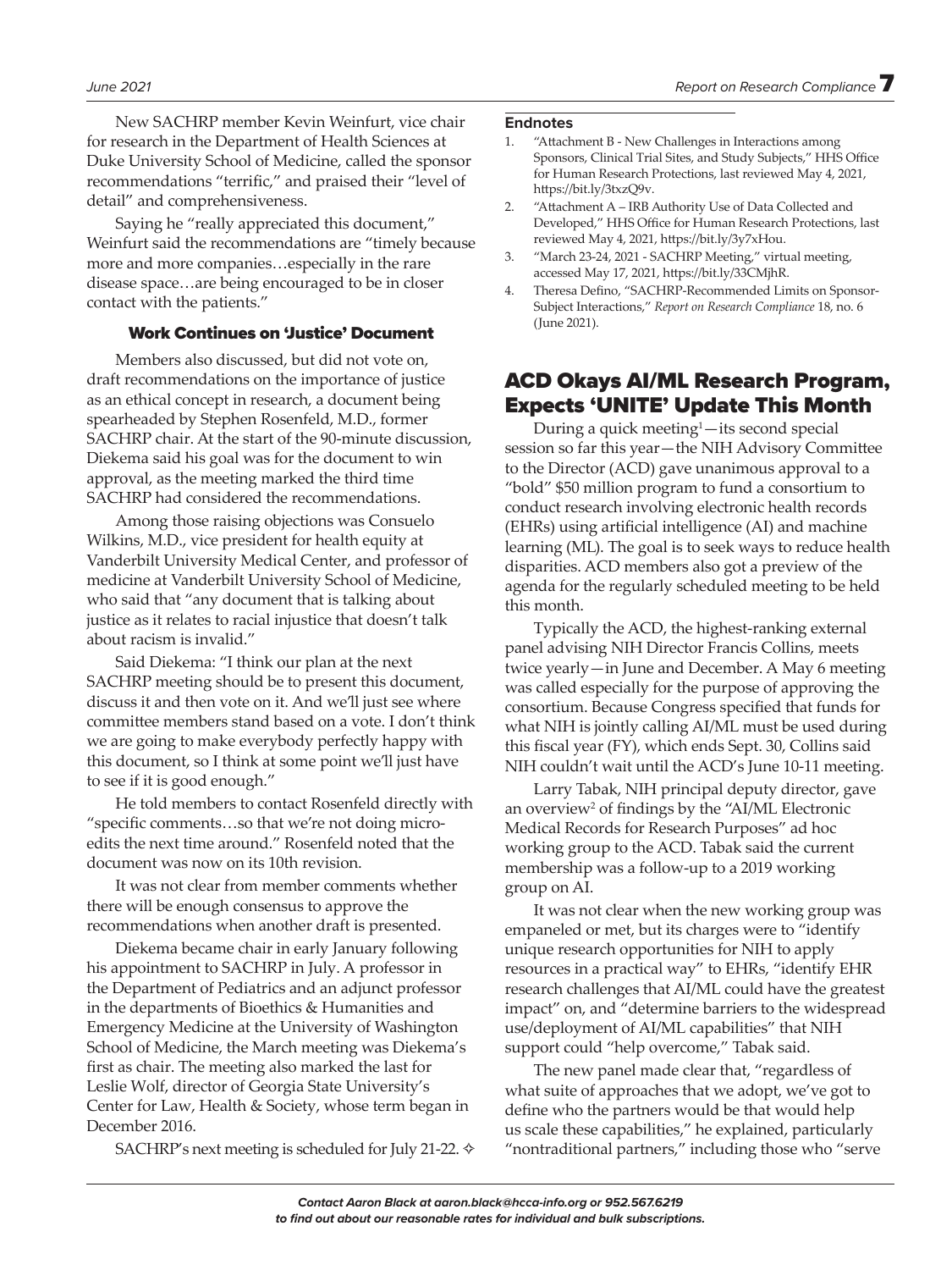the underserved" and in "marginalized parts of our society."

### EHR Data a 'Proving Ground'

Dina Paltoo, assistant director for scientific strategy and innovation for the National Heart, Lung, and Blood Institute, described the program.<sup>3</sup>

In FY 2021 appropriations, Congress addressed AI and big data, commending NIH for "leveraging the potential of ML to accelerate the pace of biomedical innovation," and included \$105 million "to support the agency's efforts." Fifty million dollars was appropriated "to expand the number of ML-focused grants" and \$55 million for NIH's Office of Data Science Strategy, Paltoo said. Collins added that \$50 million was a "starting point," with the possibility of additional funds being available in the future.

Working with a "concept team" and the working group's findings, NIH decided to create, and the ACD at the May meeting gave approval to, a new Digital Health Equity, Training and Research Consortium. Paltoo said the multiyear program would "establish mutually beneficial and coordinated partnerships to increase the participation and representation of researchers and communities currently underrepresented in the development of AI/ML models and enhance the capabilities of this emerging technology, beginning with EHR data."

As Paltoo explained, "EHR data can be a great proving ground to begin to build capacity and learning, but we also need to have a path over time to add in all these other data types," such as social determinants of health, genetic, imaging and other types of information.

The next step is for NIH to allow for "stakeholder engagement," Paltoo said. "We want to hear from the institutions as to their interest and their needs in both infrastructure, training and partnerships and potential research areas," she said. "We will use that information to refine the initiative. We would publish the research opportunity announcements later in the summer and then try to provide the awards by the end of September."

Added Collins: "This is pretty bold—the idea of taking on something as challenging as AI/ML of electronic health records, but to do it in a fashion that puts health disparities at the very beginning instead of some further step down the line, which, unfortunately, is often what is done."

#### UNITE Initiative 'Engagement' Underway

After the vote, ACD member Spero Martin Mason, the Colorado Trust Chair in American Indian Health in the School of Public Health at the University of Colorado, Denver, requested that Collins provide an update on NIH's new UNITE initiative to combat structural racism at the meeting later this month.

Announced in February at the ACD's first special meeting of the year,<sup>4</sup> UNITE was created to "identify" and address structural racism within the NIHsupported and the greater scientific community."

The initiative was accompanied by a pledge of \$60 million over five years from NIH's Common Fund for 20 awards. UNITE gets its name from five committees whose objective is "tackling the problem of racism and discrimination in science, while developing methods to promote diversity and inclusion across the biomedical enterprise."

In addition, on March 1, NIH issued a request for information (RFI), with a deadline of April 9, seeking "input on practical and effective ways to improve the racial and ethnic diversity and inclusivity of research environments and diversity of the biomedical research workforce across the United States, to the extent permitted by law."

In response to Mason, Tabak said NIH has "had a very extensive engagement through the RFI," promising that officials will have responses "analyzed by then and [will] be able to report out some of the trends and themes." He added that NIH also may have "internal information that we might be able to share as well, as we work with our own community here at NIH."

#### AAMC Calls for Working Group

To date, NIH has not posted responses to the RFI, but some organizations have shared theirs. Ross McKinney Jr., chief scientific officer for the Association of American Medical Colleges, said AAMC "strongly shares the NIH's commitment to end structural racism and racial inequities in biomedical research through the newly launched UNITE initiative and is dedicated to working with the agency on this critical issue."5

AAMC's nine-page letter makes the following points, among others:

- ◆ NIH "must also recognize that a focus on diversity without the integration of solutions that likewise enhance inclusion, community, or equity, will thwart even the most well-strategized and funded initiatives. NIH should implement a mechanism to foster 'communities' of trainees from underrepresented backgrounds."
- The agency should "involve trainees (undergraduates, graduate students, postdoctoral researchers) into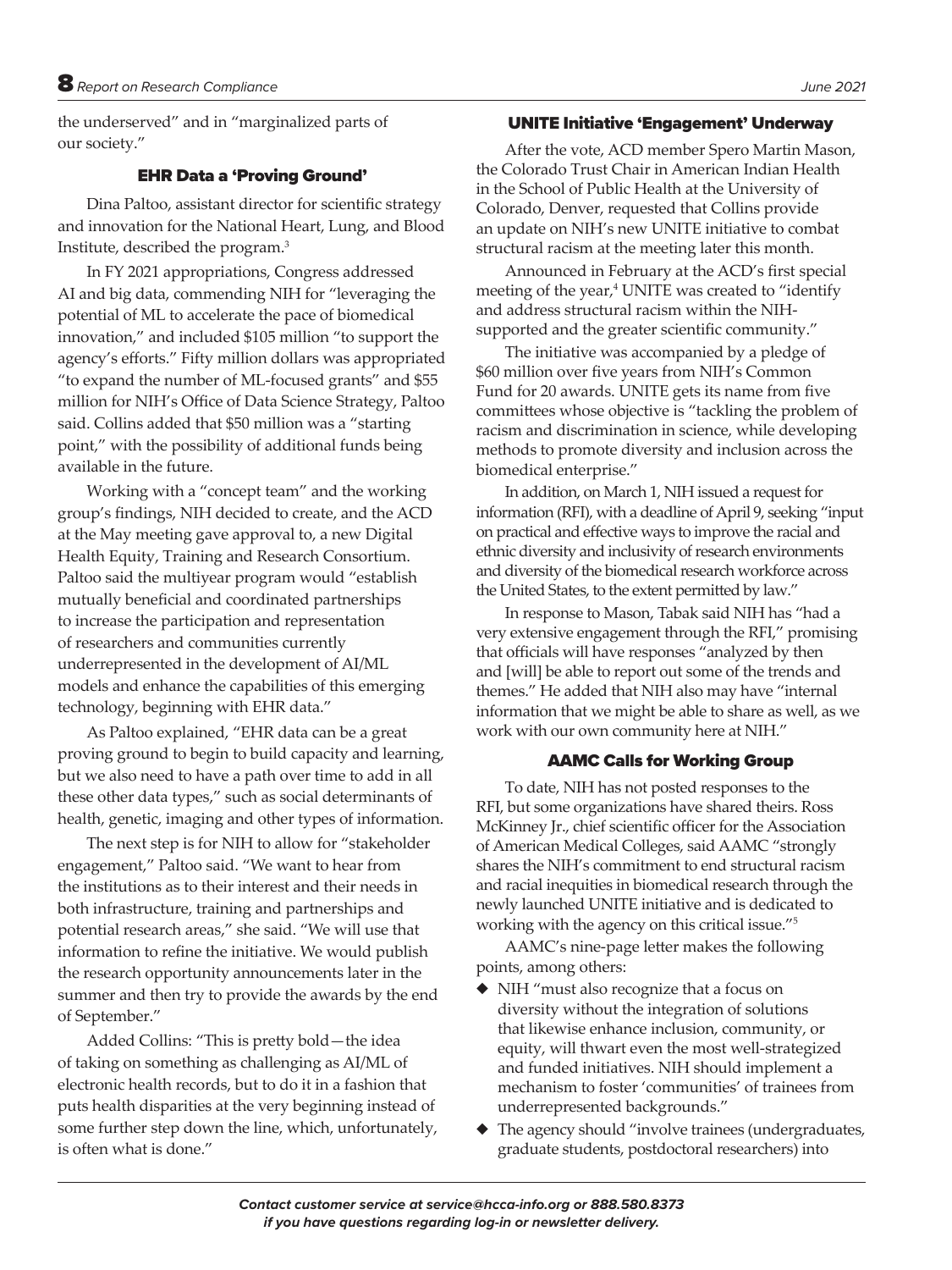panels or groups that discuss critical conversations around a diverse and inclusive research workforce. For individual institutions, asking underrepresented researchers what needs to be improved at their own institutions may [be] another effective way to find problems and make local improvements."

- ◆ Mentoring should be required for all funding mechanisms, as the current lack of consistency in this requirement introduces "variability [and] blind spots in the continuum of mentoring." Noting that "the R grant, a key driver of biomedical discovery, does not require a specific mentoring component," McKinney said research shows underrepresented scientists "have unique mentoring needs and may benefit from a culturally sensitive mentor who can help guide them with challenges unique to their background." Such a requirement "for all grants that support research trainees, regardless of funding mechanism, can boldly reinforce the importance of mentorship at all stages, as well as draw attention to the unique mentoring needs of underrepresented individuals."
- McKinney suggested that NIH "consider creating a grant mechanism to help institutions establish and continue the work of mitigating unconscious bias at academic institutions, and additionally request that applicants for training grants address how potential bias in the recruitment process will be addressed," and recommended as a model the University of California at Davis's Center for the Advancement of Multicultural Perspectives on Science initiative.
- ◆ NIH's study section selection process must be changed on an "urgent" basis, "such that it represents a significantly broader pool of researchers, beyond those who have received significant funding/R01 grants from the agency." AAMC recommended the creation of a working group "primarily comprised of underrepresented researchers from the extramural community, and/ or release a request for information to examine the peer review process and scoring system and identify opportunities for reform."
- Such a working group should consider "the requirement for a scientific review officer at every section specifically trained in diversity, equity, and inclusion issues; more training and education on bias for all study section members; the need to sufficiently justify any weaknesses identified in a submission, particularly when dealing with research regarding inequities or health disparities; redefining impact so that particular areas of study are not penalized; targeted recruitment of reviewers who have the necessary expertise to evaluate the research under review; and changing scoring criteria so that

investigator or intuitional reputation ('environment') do not override scientific merit." ✧

#### **Endnotes**

- 1. NIH, "Advisory Committee to the Director May 2021," VideoCast, May 6, 2021, https://bit.ly/3uTHJYA.
- 2. Larry Tabak, "Report of the ACD Working Group Ad Hoc Virtual Meeting on AI/ML Electronic Medical Records for Research Purposes," NIH Advisory Committee to the Director, May 6, 2021, https://bit.ly/3hkZ34A.
- 3. Dina Paltoo, "Digital Health Equity, Training and Research Consortium: Broadening the Benefit of Artificial Intelligence/ Machine Learning (AI/ML) Technologies to Reduce Health Inequities and Enhance Diversity of the AI/ML Workforce," NIH Advisory Committee to the Director, May 6, 2021, https://bit.ly/3tFqrNl.
- 4. Theresa Defino, "To Combat Racism, NIH Advised to Require Annual Data, Issue Institutional 'Report Card,'" *Report on Research Compliance* 18, no. 4 (April 2021), https://bit.ly/3feZjiP.
- 5. Ross McKinney, "Re: Request for Information (RFI): Inviting Comments and Suggestions to Advance and Strengthen Racial Equity, Diversity, and Inclusion in the Biomedical Research Workforce and Advance Health Disparities and Health Equity Research (NOT-OD-21-066)," letter, Association of American Medical Colleges, April 9, 2021, https://bit.ly/2RddH3l.

# UNLV Pays HHS \$1.45M

*continued from page 1*

Additionally, between Sept. 1, 2015, and Feb. 6, 2018, UNLV "improperly charged a portion of the salary of a nurse practitioner" in its HIV clinic even though there was not "sufficient documentation to support such salary costs charged to the award."

Although the facts indicate it could have been, the case was not settled under the False Claims Act (FCA), but instead under the Civil Monetary Penalties Law (CMPL), 42 U.S.C. § 1320a-7a(o), which is applicable to "violations of grants, contracts and other agreements" for which HHS has provided funding.

"Under this OIG authority, OIG may sanction anyone that engages in fraud or certain other improper conduct related to HHS grants, contracts, and other agreements," OIG spokesman Don White told *RRC.*  "The authorities in this section of the CMPL, which have been delegated to OIG, include civil monetary penalties, assessments, or exclusion from federal health care programs."

Both the FCA and the CMPL allow penalties that are triple the amount of misspent funds. In this case, as noted, the penalty was considerably smaller.

#### Misspending Spanned Years

The award numbers listed in the settlement agreement are linked to Echezona Ezeanolue, M.D., who did not respond to multiple requests for comment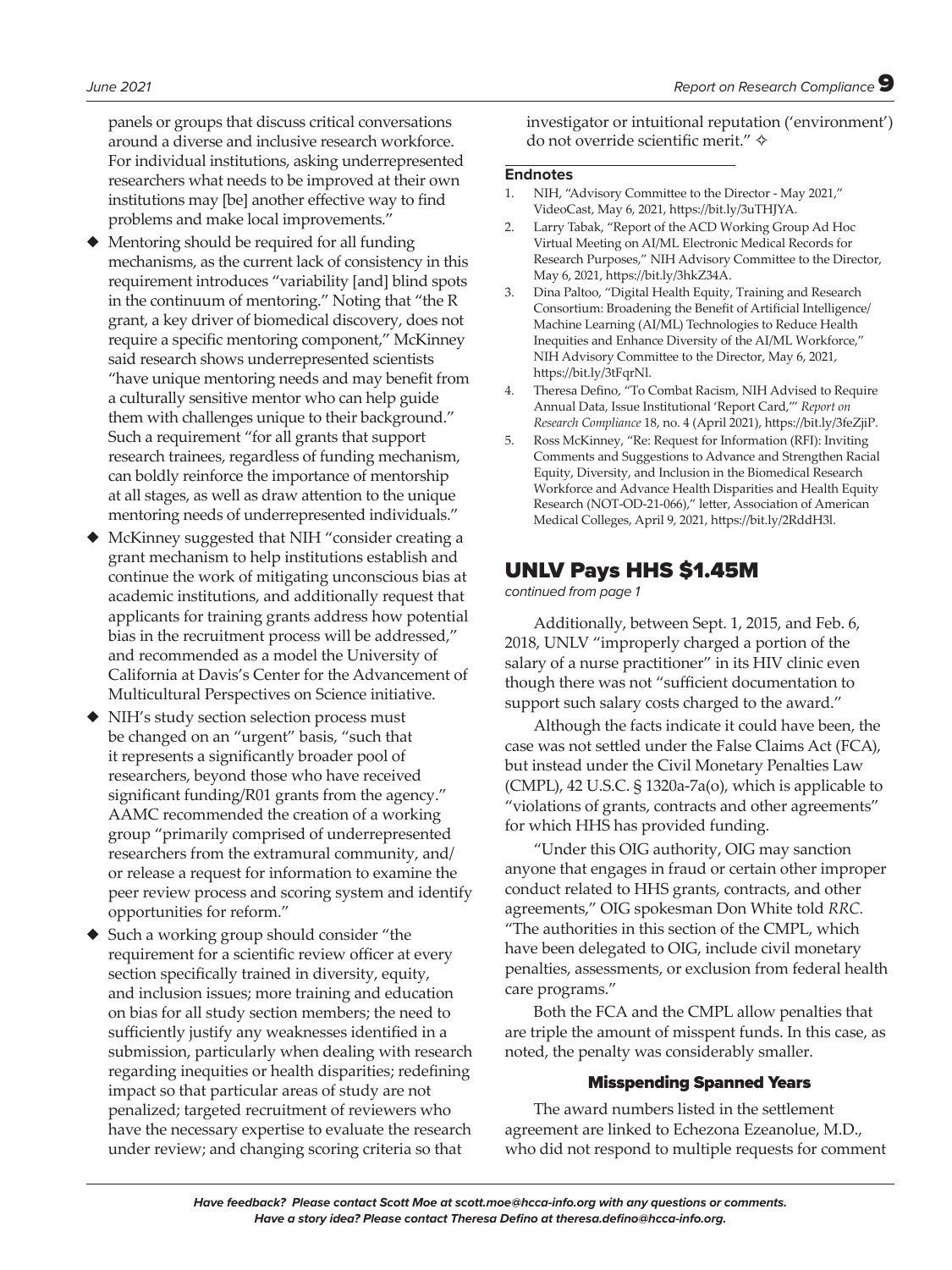*RRC* made via phone calls and emails to numerous organizations with which he is or has been associated.

Executive Vice President/Provost Chris Heavey told the *Las Vegas Review-Journal* that UNLV was "not alleging malfeasance or wrongdoing on the part of the investigator."3

The following timeline of events leading up to the settlement is based on information UNLV provided, details in the settlement, and on *RRC*'s reporting.

- ◆ July 2015: Ezeanolue joined UNLV as associate professor of pediatrics and public health. He also served as the director of the maternal-child HIV program at UNLV's School of Medicine.
- ◆ Sept. 24, 2015, to Aug. 31, 2018: Improper payments occurred.
- ◆ Fall 2017: A "standard oversight process" identified "irregularities with grant expenditures." UNLV did not specify which award was initially at issue. UNLV suspended funding for the three NIH grants, "pending an internal review," and transferred the HRSA grant to another PI.
- ◆ Early 2018: UNLV told *RRC* it "identified financial conflicts of interest related to some grant expenditures for the PI."
- ◆ March 30, 2018: Ezeanolue's employment with UNLV ended. Tony Allen, spokesman for UNLV, would not discuss the terms of his departure, stating that personnel matters cannot be disclosed.
- ◆ April 2018: "Upon conclusion of a thorough internal review," UNLV "notified NIH of its findings and requested cancellation of three grants," which NIH agreed to.
- ◆ Spring 2018 (exact date not provided): UNLV "posted its conflict of interest disclosure on a public, accessible website, per NIH protocol."
- ◆ June 11, 2018: UNLV self-reported to OIG there were "compliance issues" with the four grants.
- ◆ Jan. 22, 2021: The Nevada System of Higher Education, on behalf of UNLV, reached a settlement agreement with the OIG for repayment of \$1.07 million "for non-compliant expenditures related to referenced NIH and HRSA grants" and a \$380,000 fine, Allen told *RRC.* "The settlement was paid through investment fund revenue and not from state, donor or tuition dollars." The exact amount was \$1,450,947.81.
- ◆ Feb. 3, 2021: OIG posts the settlement on its website under self-disclosures.

#### UNLV: Outside Payments Not Disclosed

UNLV has a dedicated webpage for "Conflicts of Interest/Compensated Outside Interests" (see https://

www.unlv.edu/research/coi). In addition to posting policies and procedures, disclosure forms, FAQs and other related information, the page has a link to "Financial Conflicts of Interest (FCOI) with research funded by the Public Health Service" (see https://bit.ly/3tO4KKQ).

The webpage explains that the FCOI "reporting process allows institutions to report the existence of any identified financial conflicts of interest to the Public Health Service as required by Federal regulation, specifically Title 42 Code of Federal Regulation Part 50 Subpart F for grants and cooperative agreements."

Allen said the FCOIs leading to the settlement were unique. Indeed, the only document that can be downloaded from the link shows six entries—all for Ezeanolue. No dates of disclosure of the FCOIs are included but are listed as "unknown." Total payments listed are \$357,379, coming principally from "Sunrise Foundation" (\$144,527) and an entity called "Easy Access" (\$200,372).

Healthy Sunrise Foundation, based in Las Vegas, is an organization "with a core mission to improve birth outcomes through enhanced maternal-child health programs."4 Its website lists Ezeanolue as vice president.

#### Risk Assessments, COI Forms Updated

White said his agency did not require UNLV to take corrective actions as part of the settlement. Lack of mandatory corrective actions or a compliance plan—which can be costly and time-consuming to implement—is one benefit to self-disclosure.

**"**OIG operates with a strong presumption against requiring compliance obligations in the context of a settlement arising from a self-disclosure," White said.

Despite not being required to do so, UNLV "tightened its policies and procedures related to grant expenditures as a result of this experience," Allen said. "A few examples include restructuring the Office of Sponsored Programs to strengthen its checks and balances, implementing electronic business processes through UNLV's financial system, and developing a robust risk assessment for subawardees."

He added that UNLV "takes these matters seriously and investigates them thoroughly, and the strategies we followed are those that all institutions in similar situations should consider."

UNLV "regularly reviews its business processes, and it's fair to say this experience has led to updates in several areas, including research," Allen said.

He noted that "all academic faculty and professional staff are required to complete annual Conflict of Interest and/or Compensated Outside Services disclosure forms whether or not they engaged in any outside activities," and that the forms "have been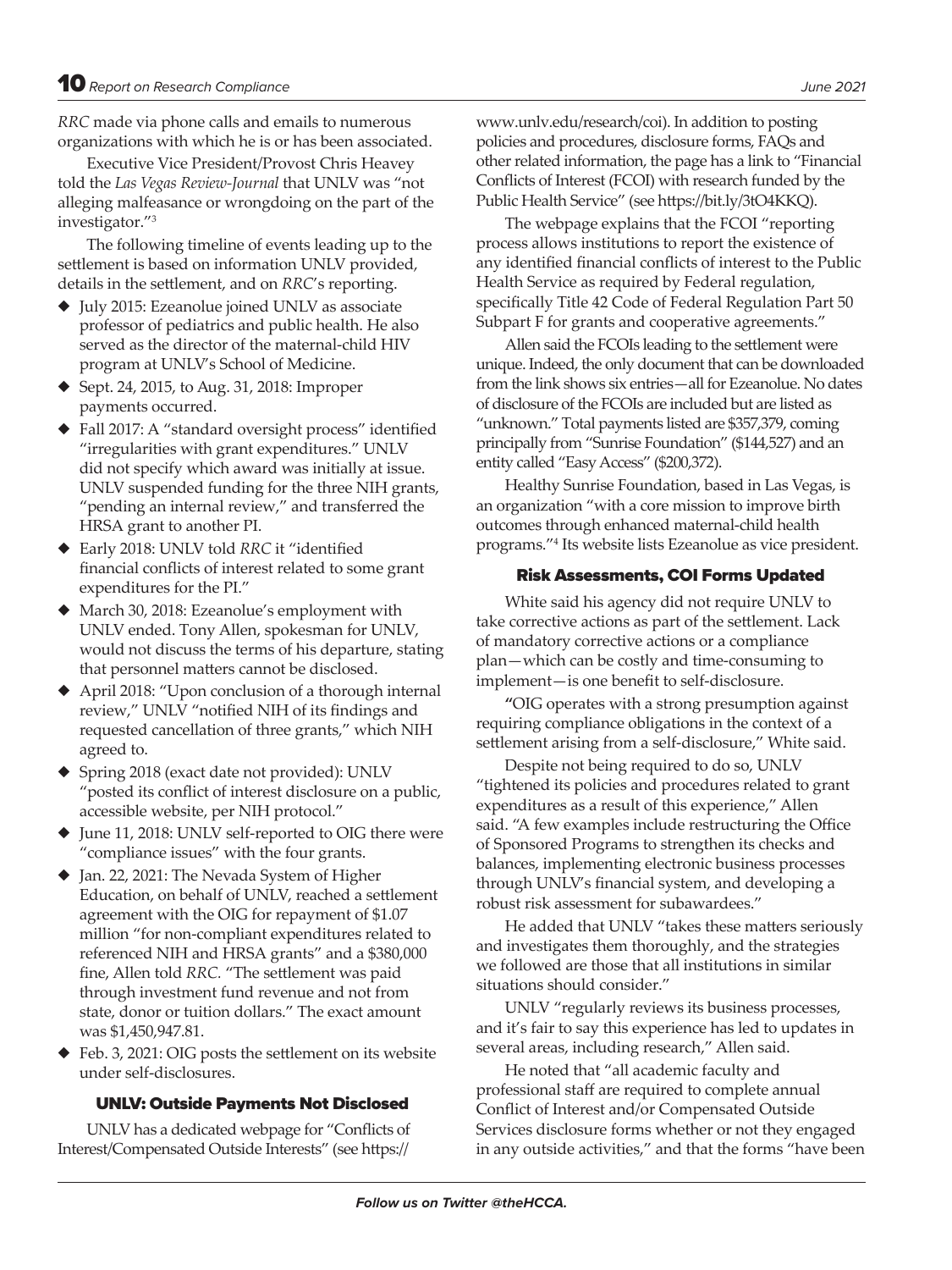updated in recent years to include a greater focus on international relationships and activities."

#### OIG: Case 'Highlights Risk Areas'

*RRC* also asked White what could be learned from this situation, including what led to the settlement and the value of self-disclosure.

"This self-disclosure and the resulting settlement highlight the benefits of self-disclosing to report and resolve improper conduct impacting a grant award. It also highlights risk areas for grant recipients, including monitoring of subrecipients, proper disclosure of conflicts of interest, and the need to maintain adequate documentation," White said. "OIG encourages selfdisclosure by any recipient who may have criminal, civil, or administrative liability related to any HHS grant, contract, or other agreement. Prompt disclosure, full cooperation, and robust internal investigation of potential violations are key indicators of an award recipient's integrity."

White added that there are "many benefits to self-disclosure."

OIG "resolves self-disclosed conduct with a lower settlement amount than if the government had initiated the investigation," he said. "For entities or individuals seeking to resolve conduct impacting multiple HHS awards or multiple awarding divisions, submitting a single self-disclosure to OIG may be more administratively streamlined."

As noted earlier, this case involved four awards from two different HHS agencies.  $\diamond$ 

#### **Endnotes**

- 1. HHS, "Final UNLV-OIG Settlement Agreement," settlement agreement, accessed May 17, 2021, https://bit.ly/3uUJqVG.
- 2. HHS OIG, "University of Nevada, Las Vegas Agreed to Pay \$1.4 Million for Allegedly Violating the Civil Monetary Penalties Law by Submitting Improper Claims to NIH and HRSA Grants," Enforcement Actions, February 3, 2021, https://bit.ly/33GTrcP.
- 3. Julie Wootton-Greener, "UNLV settles with US, pays \$1.45M over alleged misuse of grant funds," *Las Vegas Review-Journal*  March 11, 2021, https://bit.ly/3tNS86P.
- 4. "Our Mission," HealthySunrise Foundation, accessed May 17, 2021, https://healthysunrise.org/.

# *In This Month's E-News*

◆ **Clemson University is pushing back against recommendations by auditors for the National Science Foundation Office of Inspector General (OIG) that it repay \$276,440, agreeing only to refund NSF \$133,736 of \$61 million in costs claimed on awards from March 1, 2017, to February 2020**. According to the April 30 report, auditors questioned "\$83,248 of inappropriately applied indirect costs; \$57,318 of inappropriately allocated expenses; \$58,000 of unreasonable and unallocable computer cluster node access expenses; \$45,620 of inadequately supported expenses; \$23,689 of unallowable expenses; and \$8,565 of indirect costs over-applied to supplemental funding." They also "identified four compliance related findings for which there were no questioned costs: non-compliance with Federal requirements for pass-through entities; noncompliance with NSF terms and conditions; noncompliance with Clemson policies; and incorrect application of proposed indirect cost rates."

However, Clemson officials said \$49,814 of the questioned indirect costs, which were for a building addition, were valid, as was \$20,471, spent primarily for a camera and publication expenses. In addition, Clemson disputed the entire \$58,000 for computer expenses for six awards that auditors flagged that relate to "expedited and priority access to its Palmetto Computer Cluster nodes." Clemson agreed that it

used the wrong indirect cost rates on 25 NSF awards. Auditors said Clemson and its subawardees used negotiated indirect cost rate agreement (NICRA) amounts that were in effect when award proposals were submitted, instead of correctly applying ones as of the date awards were made. Clemson stated that it allowed principal investigators and subawardees "to apply the indirect cost rates included in their NSFapproved proposals because it did not want to 'punish' PIs and subawardees by increasing the indirect cost rate applied to their awards and subawards because the NICRA rates increased between the proposal submission date and the grant award date." The university agreed to update its indirect cost rate policies to comply with the negotiated rates. (*5/13/21*)

◆ The Environmental Protection Agency should **"discontinue implementation of the 2019 directive that seeks to reduce ongoing animal research and ultimately eliminate mammalian studies by 2035,"** Louis Justement, president of the Federation of American Societies for Experimental Biology (FASEB), wrote in a May 4 letter to EPA Administrator Michael Regan. "FASEB applauds the new administration's efforts to restore the role of science and scientists in policy development and thanks the agency for pointedly stating this pledge. As the EPA finalizes its transition and reviews former policies to identify barriers that impede scientific